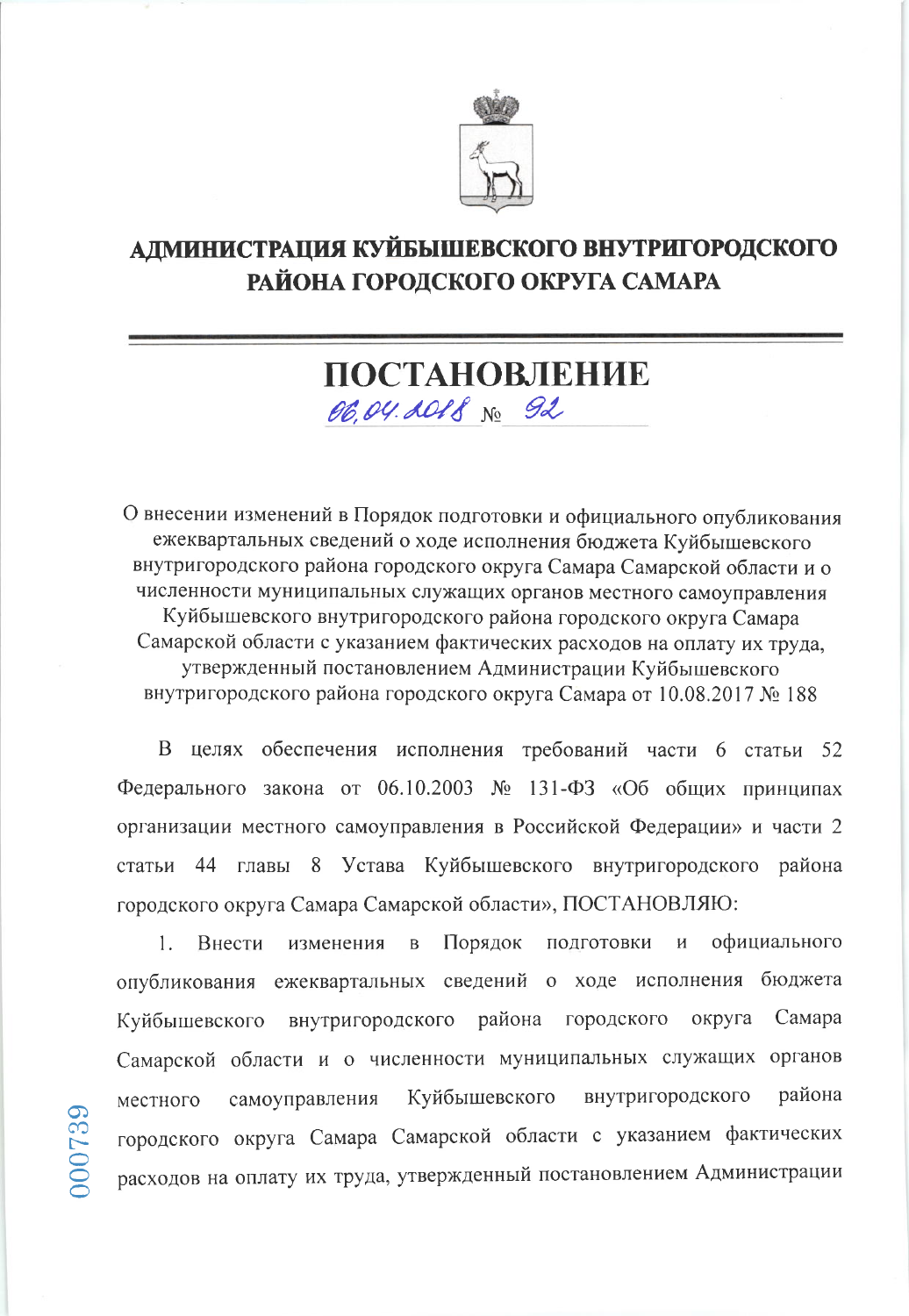Куйбышевского внутригородского района городского округа Самара от 10.08.2017 № 188, исключив в абзацах 2,3 пункта 2.1 слово «год».

2. Настоящее постановление вступает в силу с момента подписания и подлежит официальному опубликованию.

3. Контроль за исполнением настоящего постановления возложить на заместителя главы Администрации Куйбышевского внутригородского района городского округа Самара, координирующего финансово-экономические вопросы.

Глава Администрации Куйбышевского внутригородского района городского округа Самара

 $MWC$ 

А.В. Моргун

Перова 3300190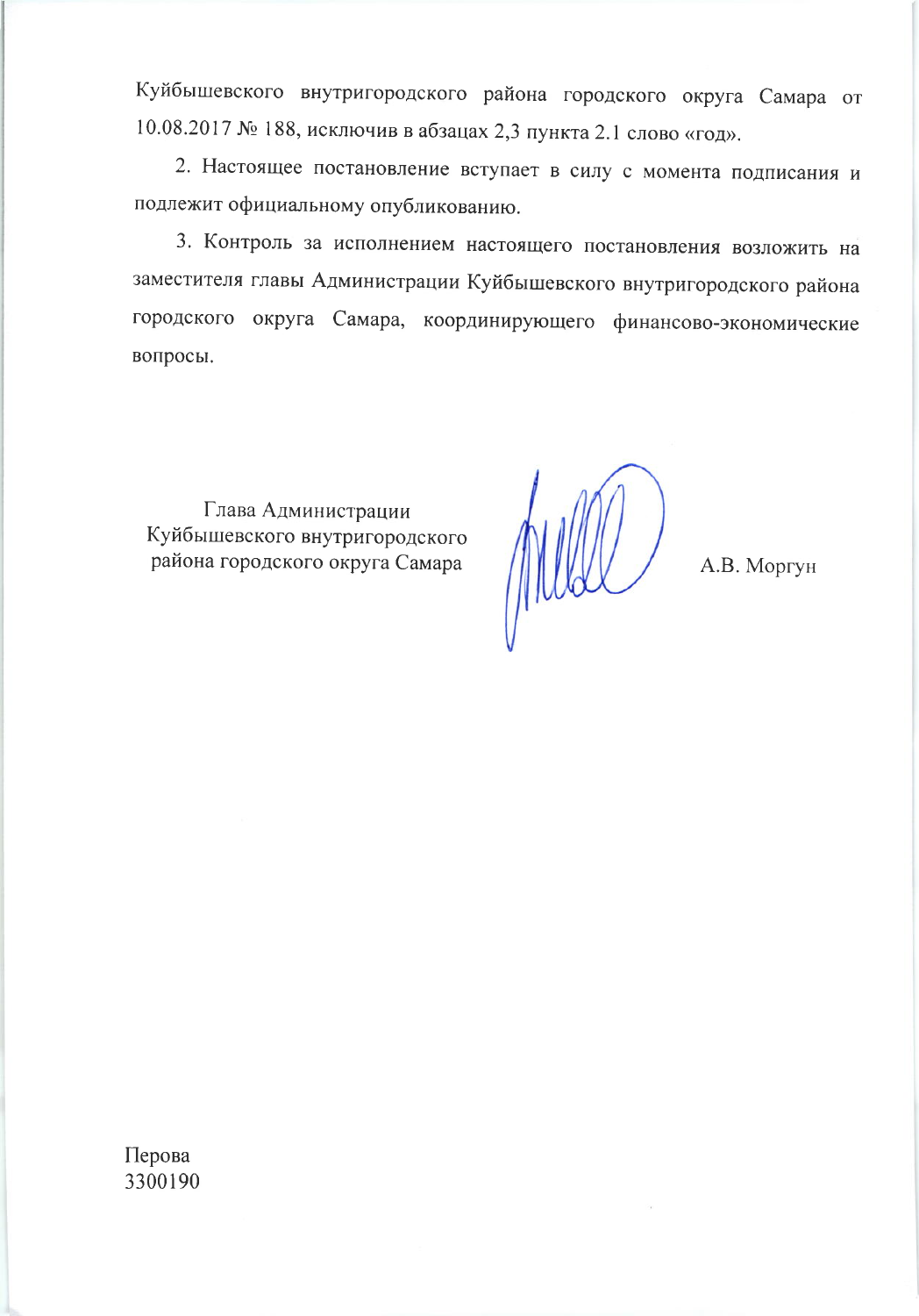

## АДМИНИСТРАЦИЯ КУЙБЫШЕВСКОГО ВНУТРИГОРОДСКОГО РАЙОНА ГОРОДСКОГО ОКРУГА САМАРА

## ПОСТАНОВЛЕНИЕ

 $N_{\Omega}$ 

О внесении изменений в Порядок подготовки и официального опубликования ежеквартальных сведений о ходе исполнения бюджета Куйбышевского внутригородского района городского округа Самара Самарской области и о численности муниципальных служащих органов местного самоуправления Куйбышевского внутригородского района городского округа Самара Самарской области с указанием фактических расходов на оплату их труда,

утвержденный постановлением Администрации Куйбышевского внутригородского района городского округа Самара от 10.08.2017 № 188

В целях обеспечения исполнения требований части 6 статьи 52 Федерального закона от 06.10.2003 № 131-ФЗ «Об общих принципах организации местного самоуправления в Российской Федерации» и части 2 статьи 44 главы 8 Устава Куйбышевского внутригородского района городского округа Самара Самарской области», ПОСТАНОВЛЯЮ:

официального  $\boldsymbol{\mathit{H}}$ Порядок подготовки  $\, {\bf B}$ изменения Внести 1. опубликования ежеквартальных сведений о ходе исполнения бюджета Самара Куйбышевского внутригородского района городского округа Самарской области и о численности муниципальных служащих органов внутригородского района Куйбышевского самоуправления местного городского округа Самара Самарской области с указанием фактических расходов на оплату их труда, утвержденный постановлением Администрации